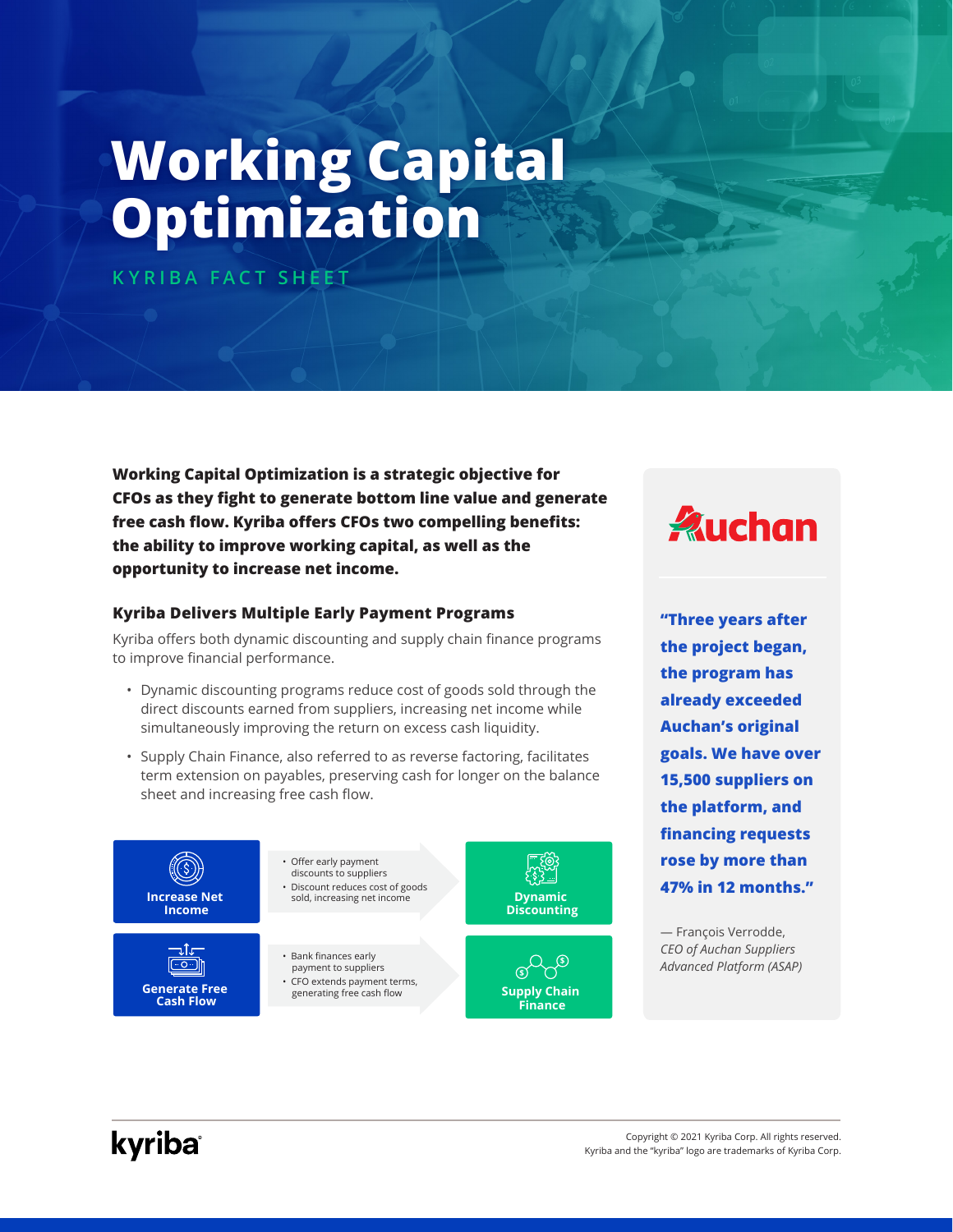**Kyriba's Working Capital solutions allow suppliers to be paid early in exchange for a discount or financing fee at a lower cost of funding than they can achieve on their own.** 

#### **REDUCE RISK IN THE SUPPLY CHAIN**

With many organizations under pressure to extend DPO by paying suppliers later, Kyriba's Working Capital solutions allow suppliers to be paid early in exchange for a discount or financing fee at a lower cost of funding than they can achieve on their own. Early payment programs supported by Kyriba's cloud platform allow an organization's suppliers to improve their own working capital to increase production efficiencies and drive growth.

#### **WHAT IS IMPORTANT IN A SUPPLY CHAIN FINANCE SOLUTION?**

To deliver successful global supplier financing programs, there are five key requirements:

#### **1. Expert Teams**

Supply chain finance solutions are as much a service as a platform. The vendor should help design the right program to meet specific KPIs, analyze spend and build a business case.

#### **2. Multi-Funder Platform**

Payables financing programs require diversification across lenders to deliver the required liquidity to the global supply chain and to support regional specialization.

#### **3. Program Flexibility**

The solution must support both dynamic discounting and supply chain finance programs, with the flexibility to modify business rules on the fly to meet the KPIs of an organization.

#### **4. Complete Workflow**

A comprehensive program must also include cash visibility, forecasting, payments and pre-built ERP integration.

### **5. Supplier Onboarding**

To maximize supplier participation, the supplier portal must be easy to understand, in the language of their choice, and feature intuitive reporting dashboards.